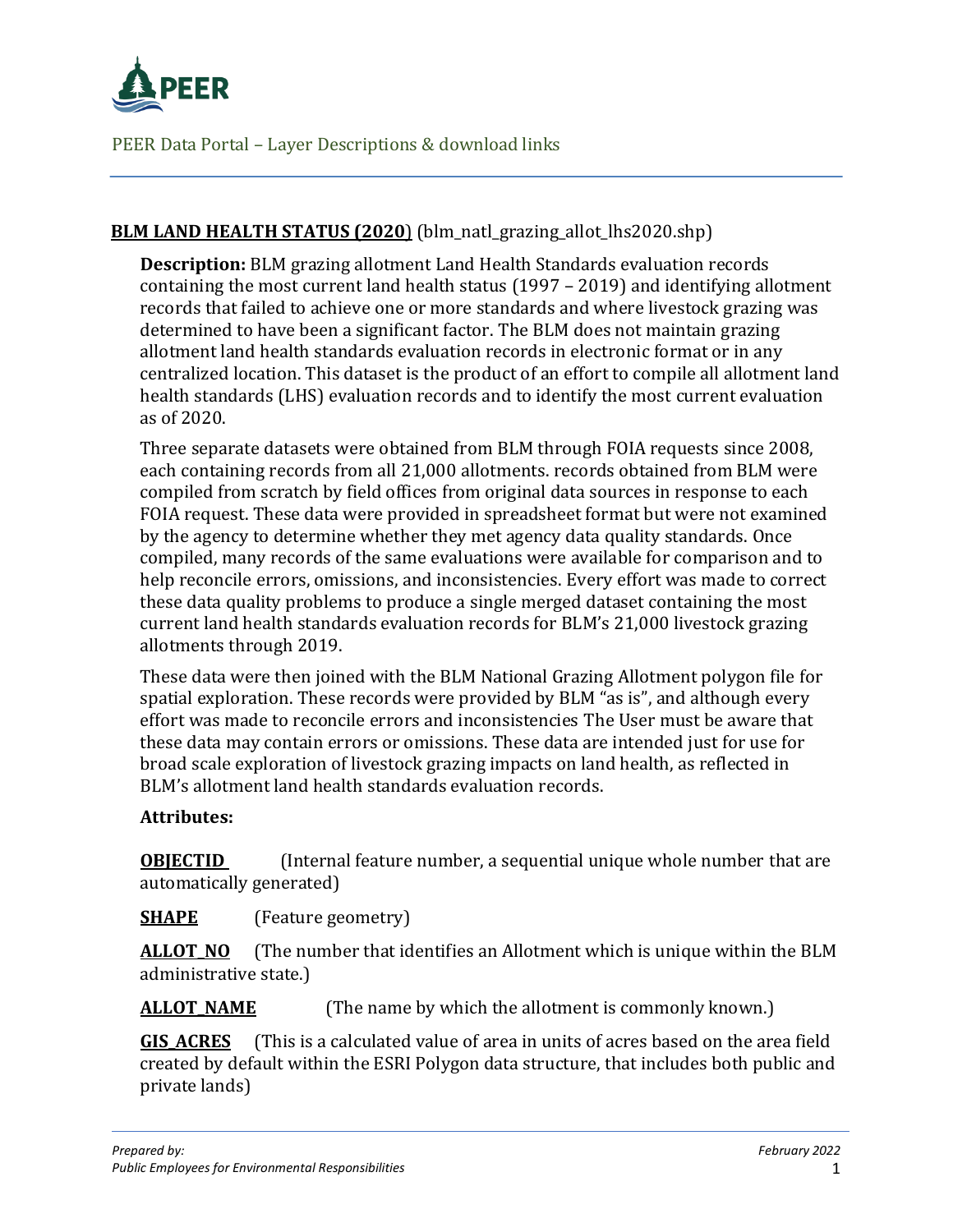

**ADMIN ST** (An administrative unit that identifies the state or geographic area which has administrative jurisdiction over lands, and cases BLM administrative office (which is subordinate to the state office) that has jurisdiction and/or management authority over lands within a geographic area.)

**ADM\_UNIT\_CD** (The BLM administrative unit/office that is a combination of Administrative State Code and Administrative Office Code that fully identifies the geographic area which has jurisdiction over the lands)

**ST\_ALLOT** (This is a concatenation of two existing attributes but is not a substitute for having either of those two attributes. It is the existing unique code that allows identification of individual allotments throughout the entire United States.)

**GlobalID** (Software generated value. A field of type UUID (Universal Unique Identifier) in which values are automatically assigned by the geodatabase when a row is created. This field is not editable and is automatically populated when it is added for existing data. This attribute is included for purposes of replication only. It is not used as a unique identifier for relationships between feature classes/tables.)

**ACTIVE DT** (The calendar date on which the boundary of an allotment is established and becomes effective. The format for the date will be MM/DD/YYYY, and will be entered only once for that polygon.)

**SHAPE Length** (Length of feature in internal units.)

**SHAPE Area** (Area of feature in internal units squared.)

**publicacres** (Acres of public land within the allotment)

**last lhevr** (The year of the last allotment land health evaluation or determination)

**determ2020** (The recorded information pertaining to the land health standards determination as received from BLM in the 2020 dataset)

**blmcat2020** (The recorded land health standards CATEGORY as received from BLM in the 2020 dataset. CATEGORY A is assigned to allotments that achieve or are making significant progress towards achievement of land health standards, CATEGORY B and CATEGORY C are assigned to allotments failing to achieve land health standards and identify current livestock grazing as a significant cause of failure, CATEGORY D is assigned to allotments that fail to achieve land health standards where current livestock grazing is not identified as a significant cause, and DETERMINATION NOT COMPLETE assigned to allotments that have not had a land health standards evaluation since assessments began in 1997)

**causes2020** (The recorded information pertaining the cause of causes of failure to achieve land health standards as received from BLM in 2020)

**notes2020** (Notes made when inconsistencies in BLM record information were noted)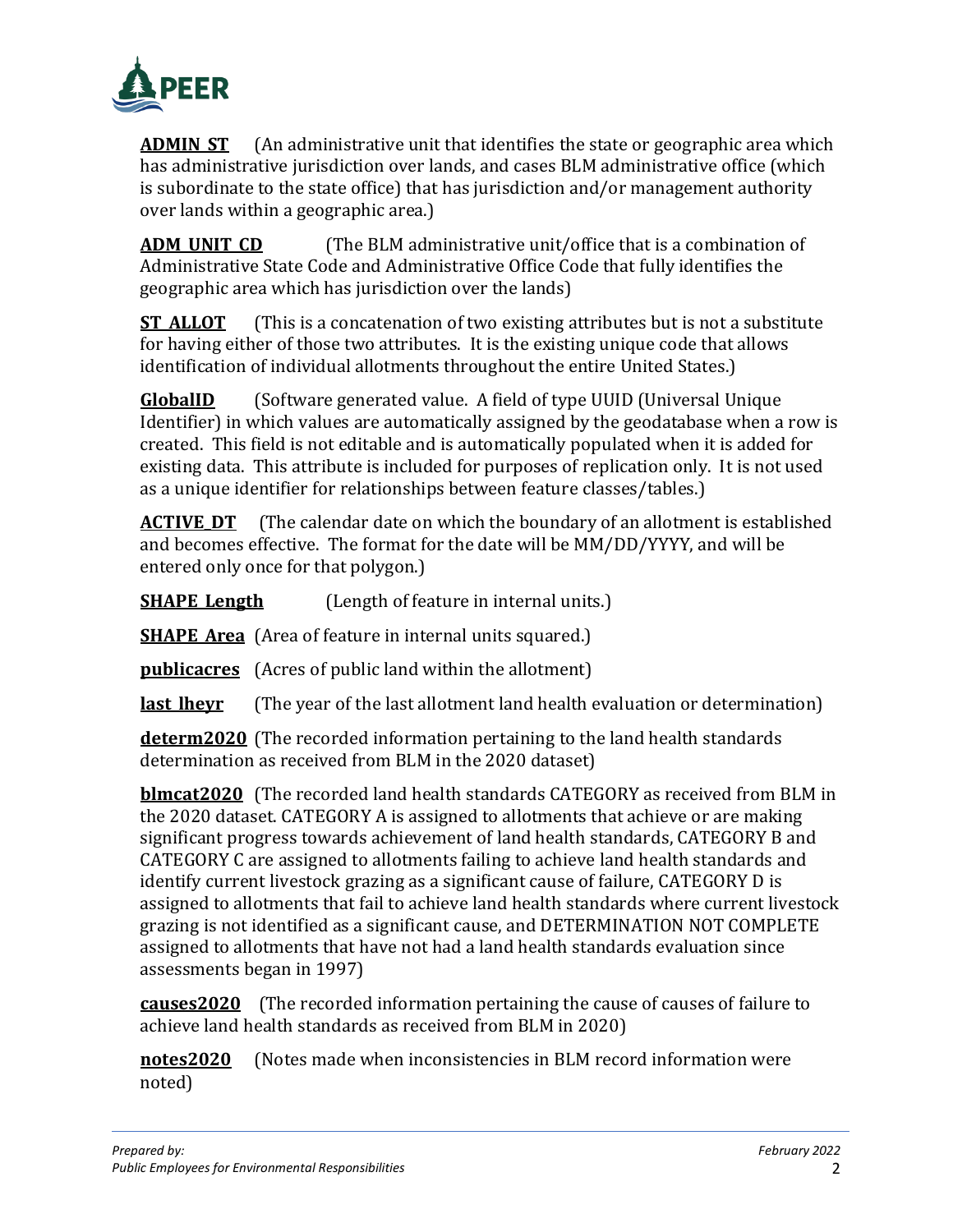

**causes2007** (The recorded information pertaining the cause of causes of failure to achieve land health standards as received in the first LHS dataset compiled by BLM in response to a FOIA request containing records through 2007)

**causes2012** (The reconciled cause(s) of failure to achieve land health standards after merging of the first LHS dataset compiled by BLM in response to a FOIA request containing records through 2007 and a second later obtained containing records through 2012. During the process of merging and updating of the LHS data, many errors, omissions, and inconsistencies were identified. Many of these records had been recompiled for the same LHS evaluation and determination reports, but differed in language and materially, in dates, status, and reported causes. Best professional judgment was used in the reconciliation process, however, if reference to livestock grazing was present in the 2007 dataset but absent in the 2012 dataset, the 2012 record was assumed to have been inaccurate and "livestock grazing" was assumed to have been a cause of failure. Similarly, a number of records in the 2012 dataset reported that one or more land health standard had not been achieved but did not report a cause of nonachievement. The cause or causes reported in the 2007 dataset were used to assign land health status. In some cases, a record in one of the two datasets recorded the allotment as achieving all standards while the other reported that one or more standard had not been achieved. In these instances, the allotment was assumed to have not been achieved.)

**fincat2020** (The BLM LHS Category records were not formatted uniformly, nor often filled in or filled in correctly. This attribute just represents a standardization of the 2020 reported BLM LHS Category)

**last lhe** (Date of the most recent land health standards evaluation. The format of the original data were inconsistent and incomplete. The attribute **last\_lheyr** was used for data reconciliation due to problems with recorded dates.)

**lhs\_2020** (The land health standards status as of 2020 (ALL STANDARDS MET, NOT MET – LIVESTOCK, NOT MET – OTHER, DETERMINATION NOT COMPLETE). The reconciled cause(s) of failure to achieve land health standards after merging of the first LHS dataset compiled by BLM in response to a FOIA request containing records through 2007, a second containing records through 2012, and the third containing records through 2019 that was compiled in 2020. During the process of merging and updating of the LHS data, many errors, omissions, and inconsistencies were identified. Many of these records had been recompiled for the same LHS evaluation and determination reports, but differed in language and materially, in dates, status, and reported causes. Best professional judgment was used in the reconciliation process, however, if reference to livestock grazing was present in the 2007 or in the 2012 dataset, but absent in the 2020 dataset, the 2020 record was assumed to have been inaccurate and "livestock grazing" was assumed to have been a cause of failure. Similarly, several records in the 2020 dataset reported that one or more land health standard had not been achieved but did not report a cause of nonachievement. The cause or causes reported in the 2007 or 2012 dataset for the same LHS allotment evaluation were used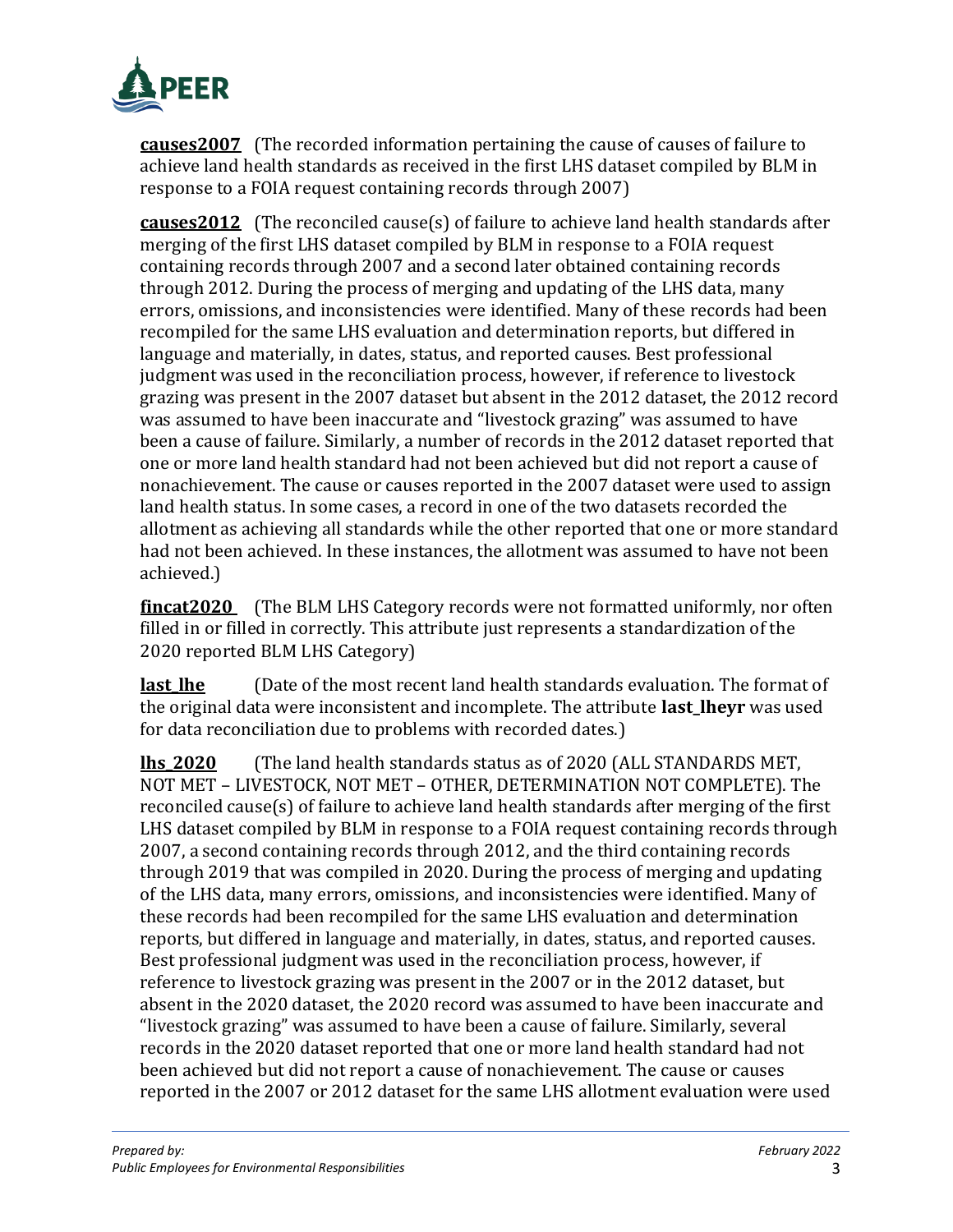

to assign land health status. In some cases, a record in one of the three datasets recorded the allotment as achieving all standards while the other reported that one or more standard had not been achieved for the same land health standards evaluation. In these instances, the allotment was assumed to have not been achieved. The datasets did not always report the most recent land health evaluation. In these cases, the status of the most recent LHE was assigned to the allotment. The 2020 BLM LHS CATEGORY (A, B, C, D, …) was assumed to be correct, but were reviewed where there was contradictory information. If an allotment was identified as CATEGORY A but the most recent LHS information from any of the three datasets identified the allotment as failing, then the category was overridden. If the information was ambiguous, the recorded BLM CATEGORY was assumed to be correct and coded with the appropriate LHS status (ALL STANDARDS MET, NOT MET – LIVESTOCK, NOT MET – OTHER, DETERMINATION NOT COMPLETE). The general protocol applied throughout was that the LHS status was correct unless there was recorded information to suggest that is was not correct, and in those cases, failure overrode "met", and "livestock" overrode "not livestock".)

**cat\_2020** (The corrected BLM's land health standards categorical status as of 2020. The reconciled cause(s) of failure to achieve land health standards after merging of the first LHS dataset compiled by BLM in response to a FOIA request containing records through 2007, a second containing records through 2012, and the third containing records through 2019 that was compiled in 2020. During the process of merging and updating of the LHS data, many errors, omissions, and inconsistencies were identified. Many of these records had been recompiled for the same LHS evaluation and determination reports, but differed in language and materially, in dates, status, and reported causes. Best professional judgment was used in the reconciliation process, however, if reference to livestock grazing was present in the 2007 or in the 2012 dataset, but absent in the 2020 dataset, the 2020 record was assumed to have been inaccurate and "livestock grazing" was assumed to have been a cause of failure. Similarly, a number of records in the 2020 dataset reported that one or more land health standard had not been achieved but did not report a cause of nonachievement. The cause or causes reported in the 2007 or 2012 dataset for the same LHS allotment evaluation were used to assign land health status. In some cases, a record in one of the three datasets recorded the allotment as achieving all standards while the other reported that one or more standard had not been achieved for the same land health standards evaluation. In these instances, the allotment was assumed to have not been achieved. The datasets did not always report the most recent land health evaluation. In these cases, the status of the most recent LHE was assigned to the allotment. The 2020 BLM LHS CATEGORY (A, B, C, D, …) was assumed to be correct, but were reviewed where there was contradictory information. If an allotment was identified as CATEGORY A but the most recent LHS information from any of the three datasets identified the allotment as failing, then the category was overridden. If the information was ambiguous, the recorded BLM CATEGORY was assumed to be correct and coded with the appropriate LHS status (ALL STANDARDS MET, NOT MET – LIVESTOCK, NOT MET – OTHER, DETERMINATION NOT COMPLETE). The general protocol applied throughout was that the LHS status was correct unless there was recorded information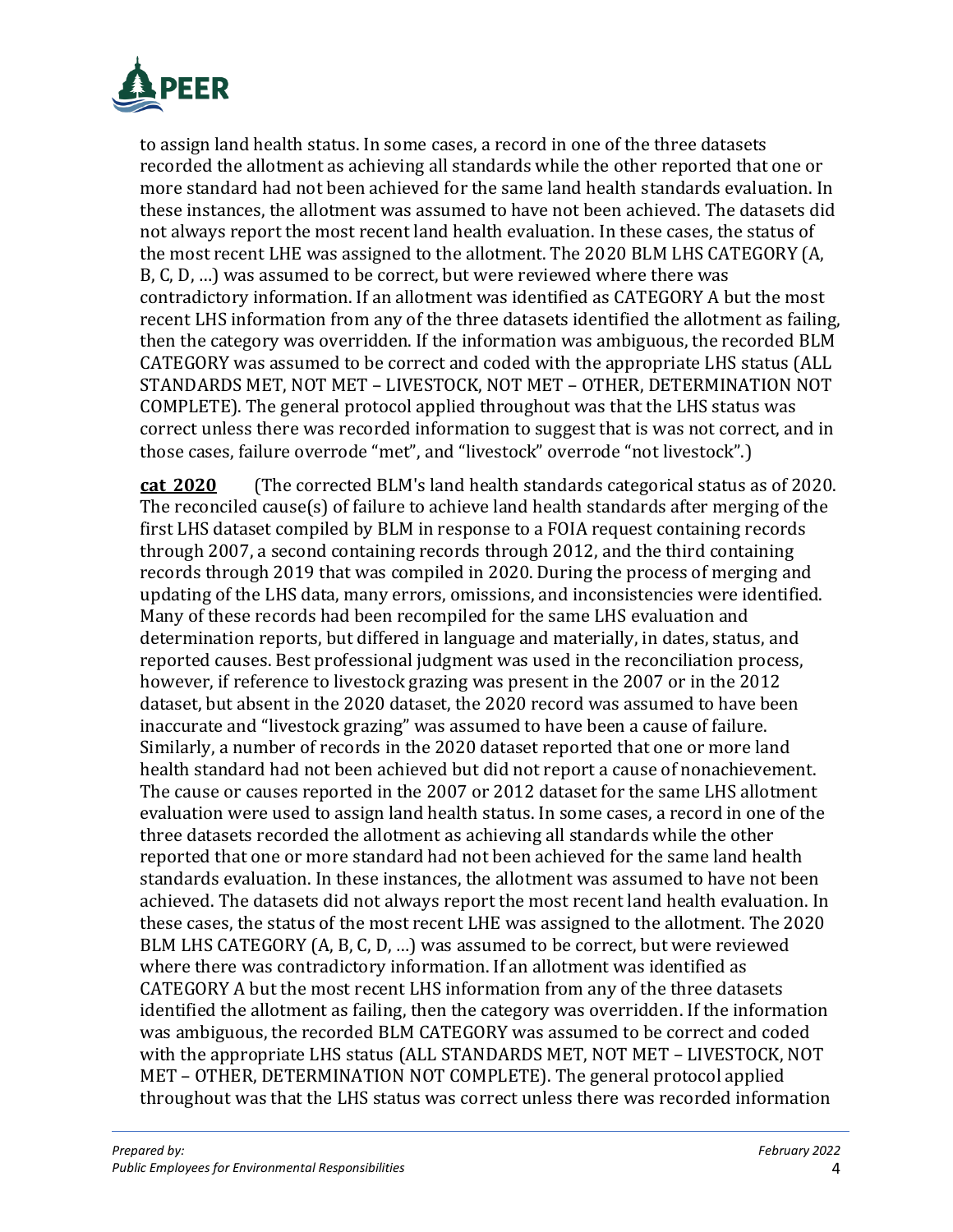

to suggest that is was not correct, and in those cases, failure overrode "met", and "livestock" overrode "not livestock". The final categorical 2020 status was translated from the finalized lhs\_2020 status into CATEGORY A (all standards met or making significant progress towards being met), CATEGORY B (not met and livestock was a significant cause), CATEGORY C (not met and livestock was a significant cause), and CATEGORY D (not met but current livestock grazing management was not a significant cause), with the addition of NOT MET – CAUSE NOT IDENTIFIED in cases of causal ambiguity, and in instances where the field was left blank, a CATEGORY was assigned based lhs\_2020, except in cases of failure due to livestock, an allotment was assigned a status of CATEGORY B).

suspaums (Total suspended AUMs summarized for the allotment based on the BLM Rangeland Administration System (RAS) Allotment Information Report downloaded 2- 16-2022. This figure is dynamic and reflects the allotment status at time of download and is subject to change annually.)

permaums (Total permitted AUMs summarized for the from the BLM Rangeland Administration System (RAS) Allotment Information Report downloaded 2-16-2022. This figure is dynamic and reflects the allotment status at time of download and is subject to change annually.)

susptmpaums (Total temporarily suspended AUMs summarized for the allotment based on the BLM Rangeland Administration System (RAS) Allotment Information Report downloaded 2-16-2022. This figure is dynamic and reflects the allotment status at time of download and is subject to change annually.) Metadata: https://peer.org/wp-

Content/uploads/2022/02/blm\_natl\_grazing\_allot\_lhs2020\_metadata.pdf GIS files: BLM Rangeland Health Standards Mapping Project (mangomap.com)

## **LHS Failures – Livestock (2020)** [\(blm\\_natl\\_grazing\\_allot\\_lhs2020.](https://mangomap.com/peer/data/eefd59c2-644a-11ec-9062-027d7e0bb32b)shp)

**Description:** BLM grazing allotment Land Health Standards evaluation records (1997 - 2019) containing the allotments identified as having failed to achieve one or more standard where livestock grazing was determined to have been a significant factor. This layer is BLM LAND HEALTH STATUS (2020) highlighting just those allotments that failed LHS where livestock grazing was a cause of non-achievement.

### **Regional Significance of Livestock** (Level\_III\_Livestock\_Failure\_Level.shp)

**Description:** Significance of livestock grazing as a cause of failure to meet land health standards at the Level III Ecoregional scale. The layer represents the intersection of BLM LAND HEALTH STATUS (2020) and Western Level III Ecoregions. Allotments on Level III ecoregion boundaries are split and the portions within each ecoregion used to calculate the area of allotments within each Level III ecoregion. The calculation of "regional significance" is based on the area of allotments failing due to livestock divided by the total area of allotment assessed through 2019. This metric is used as a coarse reflection of the general sensitivity of the region to the effects of livestock grazing as a stressor or disturbance factor. This metric value was then then applied all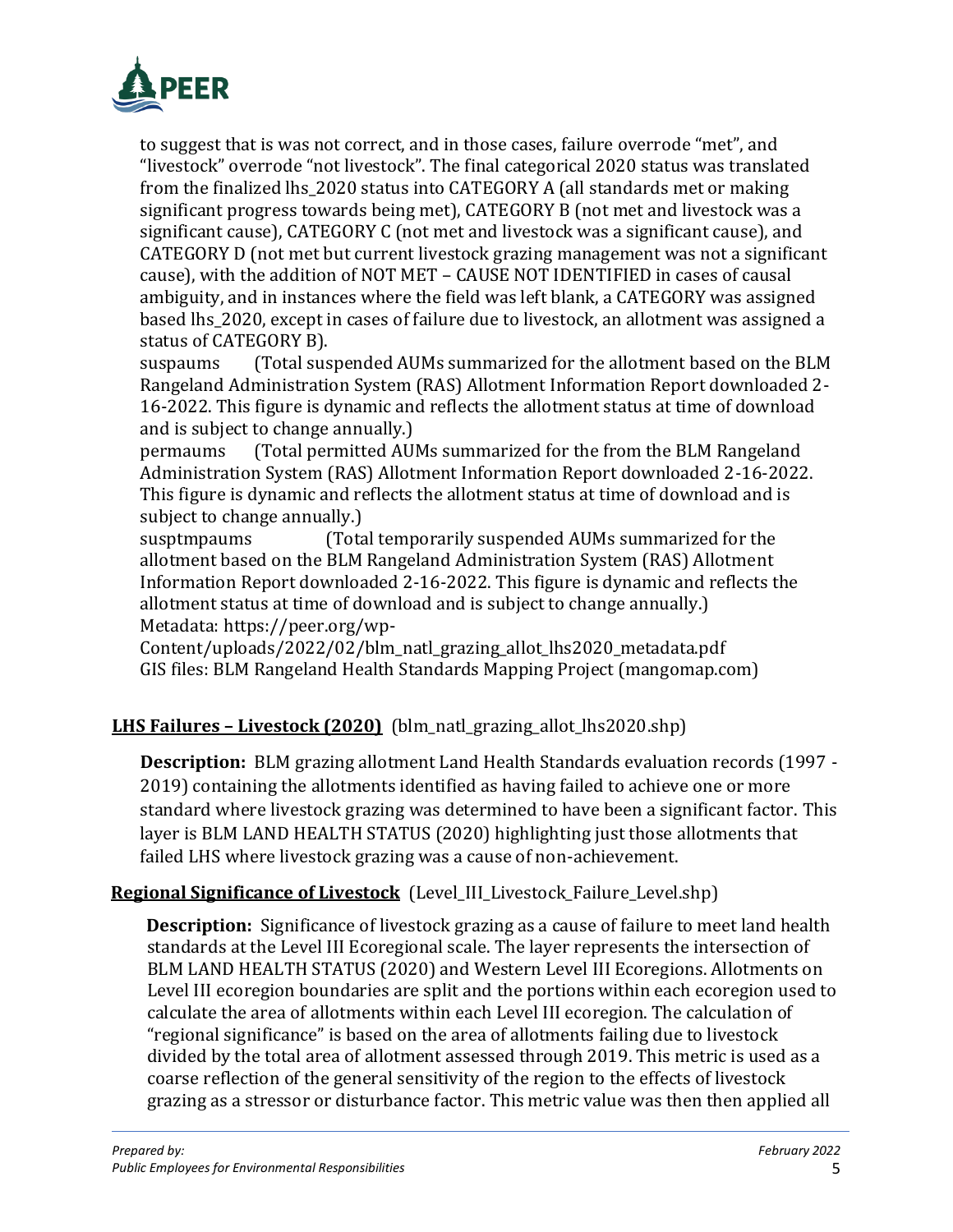

allotments within the ecoregion, whether assessed or unassessed. The User should interpret differences at the ecoregional scale, not at an allotment scale.

## **BLM Allotment Management Category (2021)**

[\(BLM\\_natl\\_allot\\_lhs2020joinMngtStat2021.](https://mangomap.com/peer/data/19f1685c-6f5f-11ec-accc-027d7e0bb32b)shp)

**Description:** This layer is BLM LAND HEALTH STATUS (2020) with the addition of the BLM Management Category obtained from RAS. The categorization process emphasizes ensuring that land health considerations are the primary basis for prioritizing the processing and issuing of grazing authorizations for use of allotments on public lands.

CATEGORY "I" (Improve) Allotments where current livestock grazing management or level of use on public lands is, or is expected to be, a significant causal factor in the nonachievement of land health standards, or where a change in mandatory terms and conditions in the grazing authorization is or may be necessary.

CATEGORY M (Maintain) Allotments where land health standards are met or where livestock grazing on public lands is not a significant causal factor, or where current management is in conformance with guidelines. Allotments where an evaluation of land health standards has not been completed, but existing monitoring data indicates that resource conditions are satisfactory.

CATEGORY C (Custodial) Allotments where public lands produce less than 10% of the forage or are less than 10% of the land area.

### **LHS Failures due to Livestock (USGS)** (LHS\_Draft\_Selection.shp)

**Description:** This layer is provided for the purposes of comparison with the current map of rangeland health. It was compiled independently from the first of the raw datasets used in our compiled dataset. The protocol that we used was similar to but independent of these data. It is the USGS coding of a BLM LHS dataset compiled in response to a FOIA request by a private organization in 2008. This layer identified allotments that fail to meet any standard due to livestock. (Note: this dataset is only current through 2007). Please see: Kari E. Veblen, David A. Pyke, Cameron L. Aldridge, Michael L. Casazza, Timothy J. Assal, Melissa A. Farinha, Monitoring of Livestock Grazing Effects on Bureau of Land Management Land, Rangeland Ecology & Management, Volume 67, Issue 1, 2014, Pages 68-77, ISSN 1550-7424, [https://doi.org/10.2111/REM-](https://doi.org/10.2111/REM-D-12-00178.1)[D-12-00178.1.](https://doi.org/10.2111/REM-D-12-00178.1)

Online: USGS CROSS-WALK OF DATA 2008 dataset: Readme: <https://pubs.usgs.gov/ds/690/downloads/00Readme.txt> Metadata:<https://pubs.usgs.gov/ds/690/downloads/metadata/> Tabular data: <https://pubs.usgs.gov/ds/690/downloads/Datafiles/Tables/>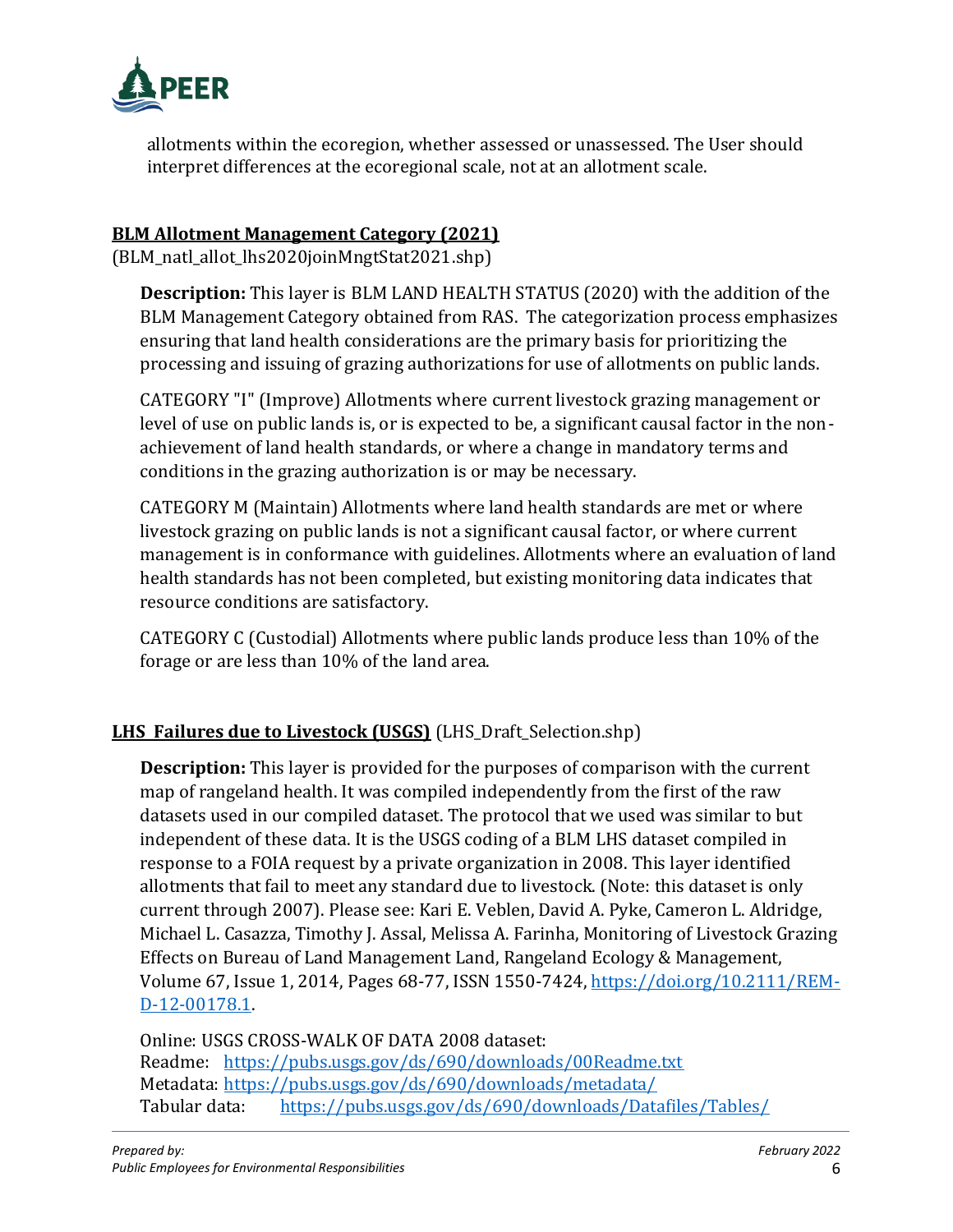

GIS files: <https://pubs.usgs.gov/ds/690/downloads/Datafiles/>

**GRSG Breeding Bird Density (25%)** (Rangewide Breeding Bird Densities BreedingDensity25.shp) see description below

**GRSG Breeding Bird Density (50%)** (Rangewide Breeding Bird Densities BreedingDensity50.shp) see description below

**GRSG Breeding Bird Density (75%)** (Rangewide\_Breeding\_Bird\_Densities\_BreedingDensity75.shp) see description below

**GRSG Breeding Bird Density (100%)** (Rangewide Breeding Bird Densities BreedingDensity100.shp) see description below

**Description:** "ESRI file geodatabase of greater sage-grouse (Centrocercus urophasianus) range-wide breeding densities at 25% (BreedingDensity25), 50% (BreedingDensity50), 75% (BreedingDensity75) and 100% (BreedingDensity100) of breeding population. The objective of this BLM project is to map high breeding densities of greater sage-grouse for use in conservation planning. This completion report provides two deliverables: 1) The analytical framework for evaluating options on where partners can deliver actions that will yield the highest return on their conservation investment, and 2) The GIS shapefiles delineating high breeding densities of sage-grouse for use by conservation planners. Maps developed here provide a largescale view of the distribution and abundance of sage-grouse, but risks and opportunities vary widely. State game and fish agencies responsible for sage-grouse conservation and management can provide additional knowledge of sage-grouse habitat needs. We encourage federal agencies and other partners to consult with their respective state wildlife agencies before implementing sage-grouse conservation actions.

 A major goal in greater sage-grouse (Centrocercus urophasianus) conservation is to spend limited resources conserving large and functioning populations efficiently. We used lek-count data ( $n = 4,885$ ) to delineate high abundance population centers that contain 25, 50, 75, and 100% of the known breeding population for use in conservation planning. Findings show sage-grouse breeding abundance is highly clumped from range-wide to province and state-wide analysis scales. Breeding density areas contain 25% of the known population within 3.9% (2.92 million ha) of the species range, and 75% of birds are within 26.9% of the species range (20.4 million ha). Breeding bird abundance varies by Sage-grouse Management Zones, with Zones I, II, and IV containing 83.7% of all known sage-grouse. Zone II contains a particularly high density of birds which includes 40% of the known population and at least half of the highest density breeding areas range-wide. Despite high bird abundance in Zones I, II, and IV, maintaining current distribution of sage-grouse depends upon effective conservation in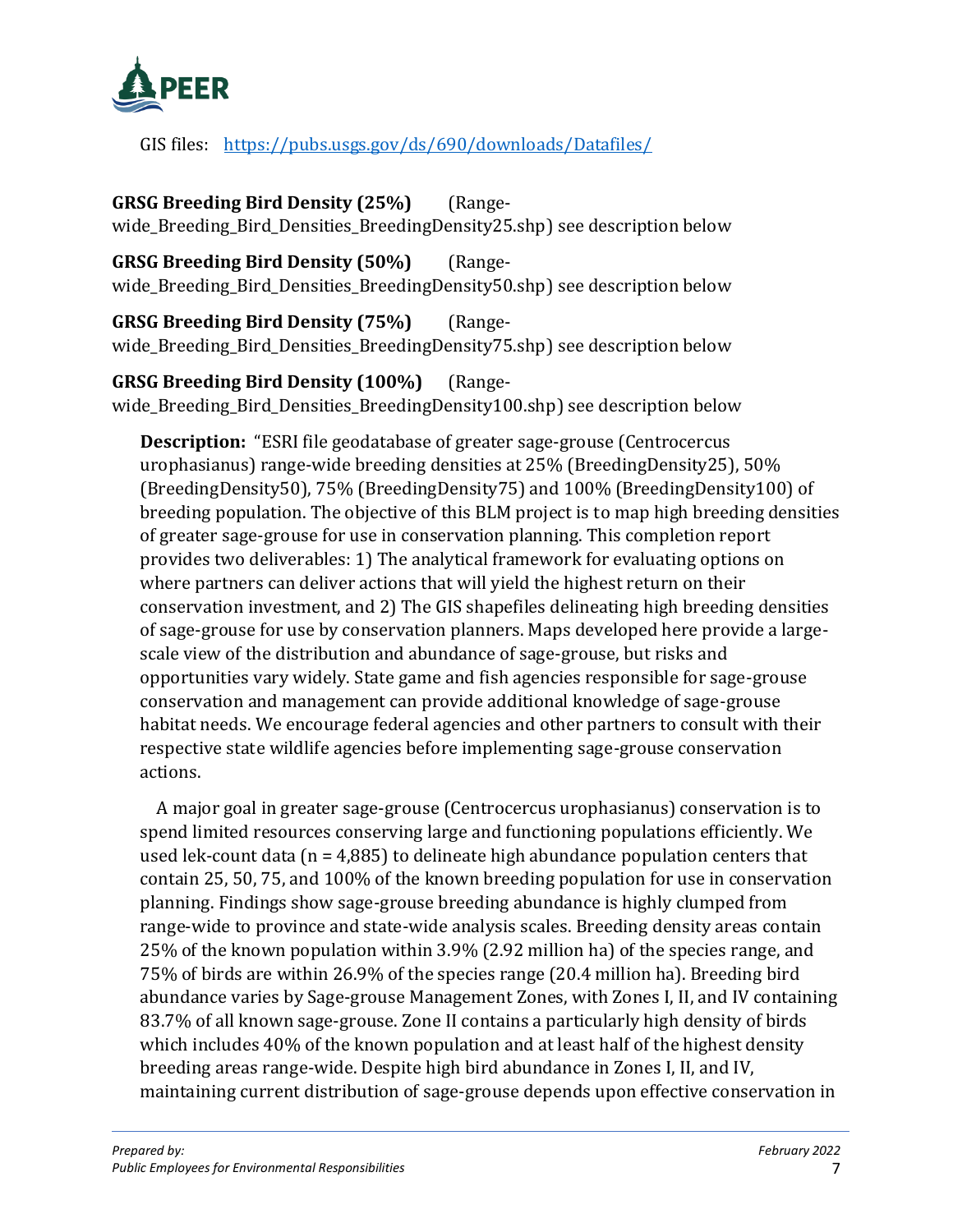

each U.S. state and Canadian province. For example, each of the 11 states that contain sage-grouse have:1 landscape with enough breeding birds to meet the 75% breeding density threshold. Federal, state and private lands all play a role in sage-grouse conservation. On average, surface ownership within 75% breeding areas was 58.59% Federal, 35.99% privately owned, and 5.39% State lands. Diversity in surface and subsurface (e.g., mineral rights) ownership within states and provinces will play a major role in the approach used to maintain and enhance priority populations. Maps developed here provide a vision for decision makers to spatially prioritize conservation targets, but risks and opportunities vary dramatically in each state and province. More importantly, state and provincial game and fish agencies responsible for sage-grouse conservation and management have additional knowledge of seasonal habitat needs outside the breeding season and other data useful in decision-making. We encourage federal agencies and other partners to consult states before implementing sage-grouse conservation actions. Additionally, users are encouraged to contact their state game and fish agencies for similar state-level planning maps. States have additional planning information to help users make informed local-scale decisions prior to project implementation."

Compressed ESRI file geodatabases of Sage-Grouse range-wide 25%, 50% 75% and 100% breeding densities. Reference: Doherty, K., D. E. Naugle, H. Copeland, A. Pocewicz, and J. M. Kiesecker. 2010. Energy development and conservation trade-offs: Systematic planning for sage-grouse in their eastern range. *Studies in Avian Biology*. Available on-line at:<http://sagemap.wr.usgs.gov/monograph.aspx> (paper #22).

Source: Range-wide Breeding Densities.gdb, online linkage: *h*[ttps://www.conservationgateway.org/ConservationByGeography/NorthAmerica/Pag](https://www.conservationgateway.org/ConservationByGeography/NorthAmerica/Pages/sagegrouse.aspx) [es/sagegrouse.aspx](https://www.conservationgateway.org/ConservationByGeography/NorthAmerica/Pages/sagegrouse.aspx)

### **Areas of Critical Environmental Concern** (acac\_desg\_poly\_w\_tbl\_joins.shp)

**Description:** This is an aggregate national dataset describing the geographic boundaries of the ACEC within the BLM managed public lands. The designated ACECs are areas within the public lands where special management attention is required to protect and prevent irreparable damage to important historic, cultural, or scenic values, fish and wildlife resources or other natural systems of processes, or to protect life and safety from natural hazards. Modified for the GRSG CEA analysis effort by including PAD-US GAP STATUS CODEs to determine level of protection and selecting only those equal to 1 or 2. These data are used when making management decisions and are intended to assist in the protection of the resources the ACEC was designated to protect. It documents where ACECs are located.

#### Online linkage:

[https://gis.blm.gov/EGISDownload/LayerPackages/BLM\\_National\\_ACEC.zip](https://gis.blm.gov/EGISDownload/LayerPackages/BLM_National_ACEC.zip)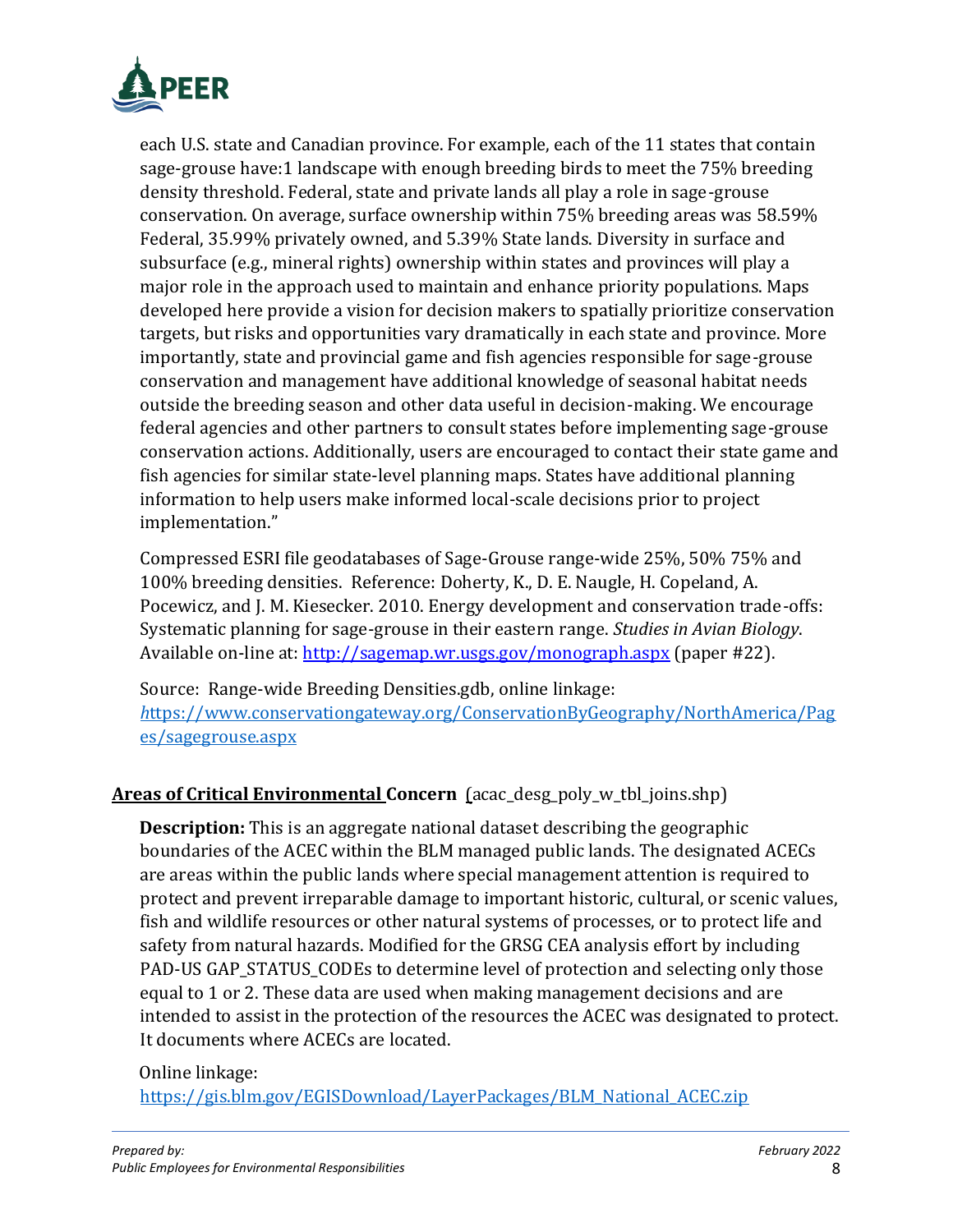

### **Greater Sage-grouse Primary Habitat Management Areas**

(GRSG\_PHMAsFeb2020.shp)

**Description:** Greater Sage-grouse Priority Habitat Management Areas (PHMAs) from each individual BLM ARMP and ARMPA/Record of Decision (ROD), and for subsequent updates.

This dataset represents the consolidated submissions of GRSG habitat management areas from each individual BLM ARMP & ARMPA/Records of Decision (ROD) and for subsequent updates. These data were submitted to the BLM's Wildlife Habitat Spatial Analysis Lab in March 2016 and were updated for UT in April of 2017, WY in October of 2017, and CO in February of 2020. All of the data used to create this file was submitted by the EIS. Quality Assurance/Quality Control (QA/QC) employed by the Wildlife Habitat Spatial Analysis lab was limited to: ensuring that the submitted data did not span the EIS boundary and ensuring that the submitted habitat data did not contain overlaps between various habitat management area designations. The EIS is solely responsible for the content and quality of submitted data used to create this file. The habitat data submitted by an EIS was identified by the EIS name and alternative through the addition and calculation of the EIS\_HAB field. The EIS\_HAB field calculation was performed according to the following template: For Priority habitat: "EIS Name" "PH" "ROD". For General habitat: "EIS Name" "GH" "ROD" or "EIS Name" "IH" "ROD" (representing Idaho's Important Habitat Management Areas). Restoration Habitat management Areas (RHMAs) for Montana, Linkage Connectivity Habitat Management Areas (LCHMAs) for NWCO, Other Habitat management Areas (OHMAs) for NVCA and Anthro Mountain for Utah were also included and calculated within the EIS HAB field. The updated habitat delineations for NWCO include Undesignated Habitat (UDH) to address concerns surrounding the management of privately held irrigated agricultural lands. The BLM's NWCO Sage-Grouse Plan has no management decisions associated with this habitat designation. The Hab\_Type field was calculated from the EIS\_HAB field, and includes the following: PHMA, GHMA, IHMA, RHMA, OHMA, LCHMA, Anthro Mtn, and UDH. Features were dissolved to the EIS\_HAB and Hab\_Type fields and geometry was repaired. See the Details section of this metadata record for a description of the updates made to the original dataset.

#### *Online Linkage:*

[https://gis.blm.gov/GRSGEISDownload/LayerPackages/BLM\\_WesternUS\\_GRSG\\_ROD\\_H](https://gis.blm.gov/GRSGEISDownload/LayerPackages/BLM_WesternUS_GRSG_ROD_HabitatMgmtAreas_Feb2020.lpk) [abitatMgmtAreas\\_Feb2020.lpk](https://gis.blm.gov/GRSGEISDownload/LayerPackages/BLM_WesternUS_GRSG_ROD_HabitatMgmtAreas_Feb2020.lpk)

#### **Greater Sage-grouse General Habitat Management Areas**

(GRSG\_GHMAsFeb2020.shp)

**Description:** Greater Sage-grouse General Habitat Management Areas (GHMAs) from each individual BLM ARMP and ARMPA/Record of Decision (ROD), and for subsequent updates.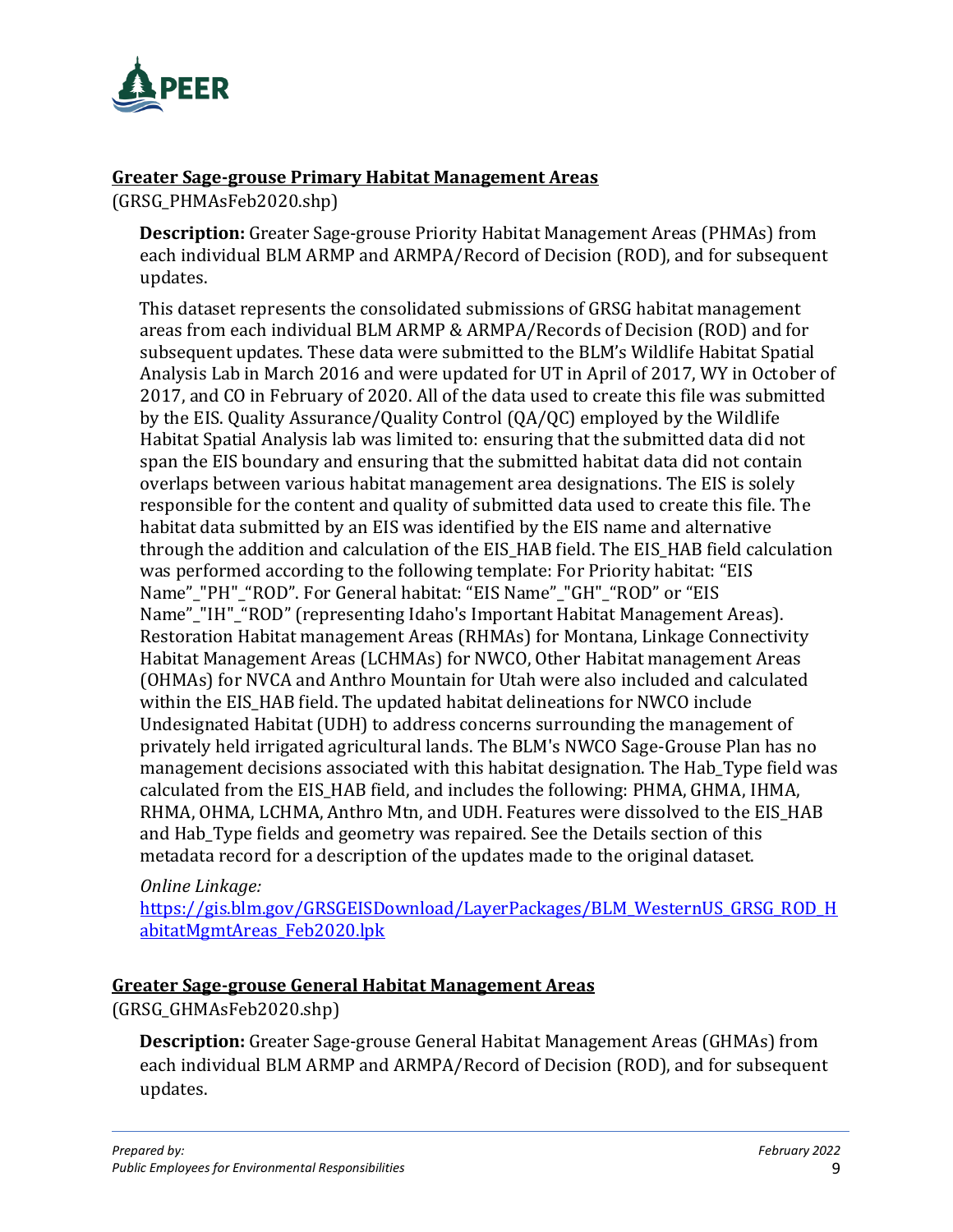

This dataset represents the consolidated submissions of GRSG habitat management areas from each individual BLM ARMP & ARMPA/Records of Decision (ROD) and for subsequent updates. These data were submitted to the BLM's Wildlife Habitat Spatial Analysis Lab in March 2016 and were updated for UT in April of 2017, WY in October of 2017, and CO in February of 2020. All of the data used to create this file was submitted by the EIS. Quality Assurance/Quality Control (QA/QC) employed by the Wildlife Habitat Spatial Analysis lab was limited to: ensuring that the submitted data did not span the EIS boundary and ensuring that the submitted habitat data did not contain overlaps between various habitat management area designations. The EIS is solely responsible for the content and quality of submitted data used to create this file. The habitat data submitted by an EIS was identified by the EIS name and alternative through the addition and calculation of the EIS HAB field. The EIS HAB field calculation was performed according to the following template: For Priority habitat: "EIS Name" "PH" "ROD". For General habitat: "EIS Name" "GH" "ROD" or "EIS Name" "IH" "ROD" (representing Idaho's Important Habitat Management Areas). Restoration Habitat management Areas (RHMAs) for Montana, Linkage Connectivity Habitat Management Areas (LCHMAs) for NWCO, Other Habitat management Areas (OHMAs) for NVCA and Anthro Mountain for Utah were also included and calculated within the EIS HAB field. The updated habitat delineations for NWCO include Undesignated Habitat (UDH) to address concerns surrounding the management of privately held irrigated agricultural lands. The BLM's NWCO Sage-Grouse Plan has no management decisions associated with this habitat designation. The Hab\_Type field was calculated from the EIS\_HAB field, and includes the following: PHMA, GHMA, IHMA, RHMA, OHMA, LCHMA, Anthro Mtn, and UDH. Features were dissolved to the EIS\_HAB and Hab\_Type fields and geometry was repaired. See the Details section of this metadata record for a description of the updates made to the original dataset.

*Online Linkage:* 

[https://gis.blm.gov/GRSGEISDownload/LayerPackages/BLM\\_WesternUS\\_GRSG\\_ROD\\_H](https://gis.blm.gov/GRSGEISDownload/LayerPackages/BLM_WesternUS_GRSG_ROD_HabitatMgmtAreas_Feb2020.lpk)\_ [abitatMgmtAreas\\_Feb2020.lpk](https://gis.blm.gov/GRSGEISDownload/LayerPackages/BLM_WesternUS_GRSG_ROD_HabitatMgmtAreas_Feb2020.lpk)

### **Greater Sage-grouse Management Zones** (sageGrouseMgmtZones.shp)

Online link: [https://map.sagegrouseinitiative.com/wildlife/reference?ll=41.3155,-](https://map.sagegrouseinitiative.com/wildlife/reference?ll=41.3155,-115.4041&overlay=ecosystem_rr&opacity=0.50&z=10&basemap=hybrid&data=pacRefLayer,mgmtZonesRefLayer) [115.4041&overlay=ecosystem\\_rr&opacity=0.50&z=10&basemap=hybrid&dat](https://map.sagegrouseinitiative.com/wildlife/reference?ll=41.3155,-115.4041&overlay=ecosystem_rr&opacity=0.50&z=10&basemap=hybrid&data=pacRefLayer,mgmtZonesRefLayer) [a=pacRefLayer,mgmtZonesRefLayer](https://map.sagegrouseinitiative.com/wildlife/reference?ll=41.3155,-115.4041&overlay=ecosystem_rr&opacity=0.50&z=10&basemap=hybrid&data=pacRefLayer,mgmtZonesRefLayer)

## **Wilderness Areas (NLCS)** (nlcs\_nlcs\_wld\_poly.shp)

**Description:** Landscape Conservation System (NLCS) Wilderness Areas, Wilderness Study Areas, and Other Related Lands. In June 2000, the BLM responded to growing concern over the loss of open space by creating the National Landscape Conservation System (NLCS). The NLCS brings into a single system some of the BLM's premier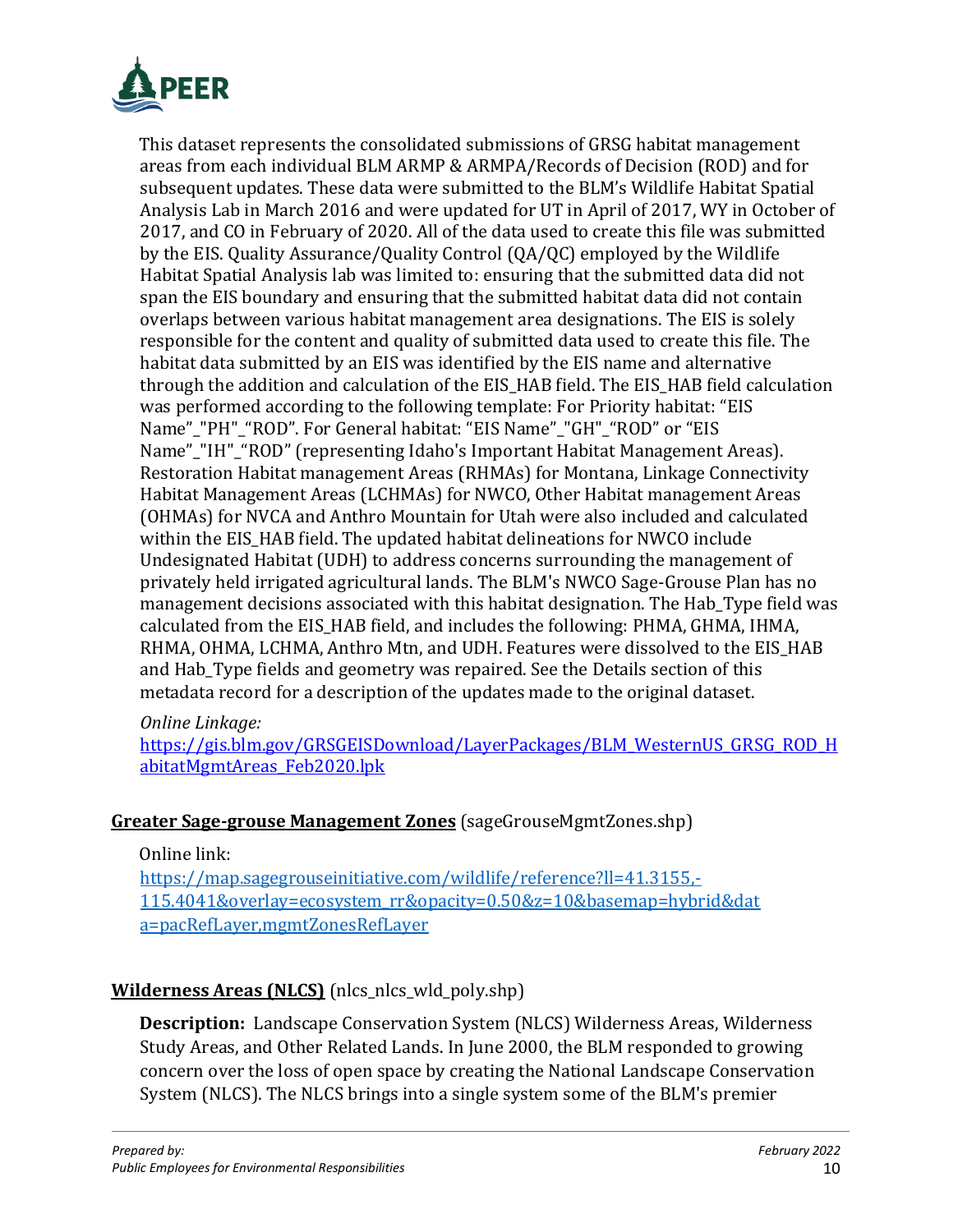

designations. The Wilderness Areas, Wilderness Study Areas, and Other Related Lands represent three of these eleven premier designations. By putting these lands into an organized system, the BLM hopes to increase public awareness of these areas' scientific, cultural, educational, ecological and other values. The data standard for these boundaries will assist in the management of all eleven designations within the NLCS. Particularly, NLCS data pertains to the following BLM groups and their purposes: Land Use Planners, GIS Specialists, NLCS team leads, BLM managers, and public stakeholder groups.

online link:

[https://gis.blm.gov/EGISDownload/LayerPackages/BLM\\_National\\_NLCS\\_Wil](https://gis.blm.gov/EGISDownload/LayerPackages/BLM_National_NLCS_Wilderness_and_WildernessStudyAreas_poly.zip) derness and WildernessStudyAreas poly.zip

# **Wilderness Study Areas (NLCS)** (nlcs\_nlcs\_wld\_poly.shp)

**Description:** Landscape Conservation System (NLCS) Wilderness Areas, Wilderness Study Areas, and Other Related Lands. In June 2000, the BLM responded to growing concern over the loss of open space by creating the National Landscape Conservation System (NLCS). The NLCS brings into a single system some of the BLM's premier designations. The Wilderness Areas, Wilderness Study Areas, and Other Related Lands represent three of these eleven premier designations. By putting these lands into an organized system, the BLM hopes to increase public awareness of these areas' scientific, cultural, educational, ecological and other values. The data standard for these boundaries will assist in the management of all eleven designations within the NLCS. Particularly, NLCS data pertains to the following BLM groups and their purposes: Land Use Planners, GIS Specialists, NLCS team leads, BLM managers, and public stakeholder groups.

online link:

[https://gis.blm.gov/EGISDownload/LayerPackages/BLM\\_National\\_NLCS\\_Wil](https://gis.blm.gov/EGISDownload/LayerPackages/BLM_National_NLCS_Wilderness_and_WildernessStudyAreas_poly.zip) derness and WildernessStudyAreas poly.zip

## **Wild Horse and Burro Herd Mgmt Areas** (whb\_hma\_pop\_poly.shp)

Metadata:

[https://gis.blm.gov/EGISDownload/Metadata/BLM\\_National\\_Wild\\_Horse\\_and\\_Burro.x](https://gis.blm.gov/EGISDownload/Metadata/BLM_National_Wild_Horse_and_Burro.xml) [ml](https://gis.blm.gov/EGISDownload/Metadata/BLM_National_Wild_Horse_and_Burro.xml)

GIS File:

[https://gis.blm.gov/EGISDownload/LayerPackages/BLM\\_National\\_Wild\\_Horse\\_and\\_Bu](https://gis.blm.gov/EGISDownload/LayerPackages/BLM_National_Wild_Horse_and_Burro.zip) [rro.zip](https://gis.blm.gov/EGISDownload/LayerPackages/BLM_National_Wild_Horse_and_Burro.zip)

## **Ecosystem Resistance and Resilience** (R&R1000mVector.shp)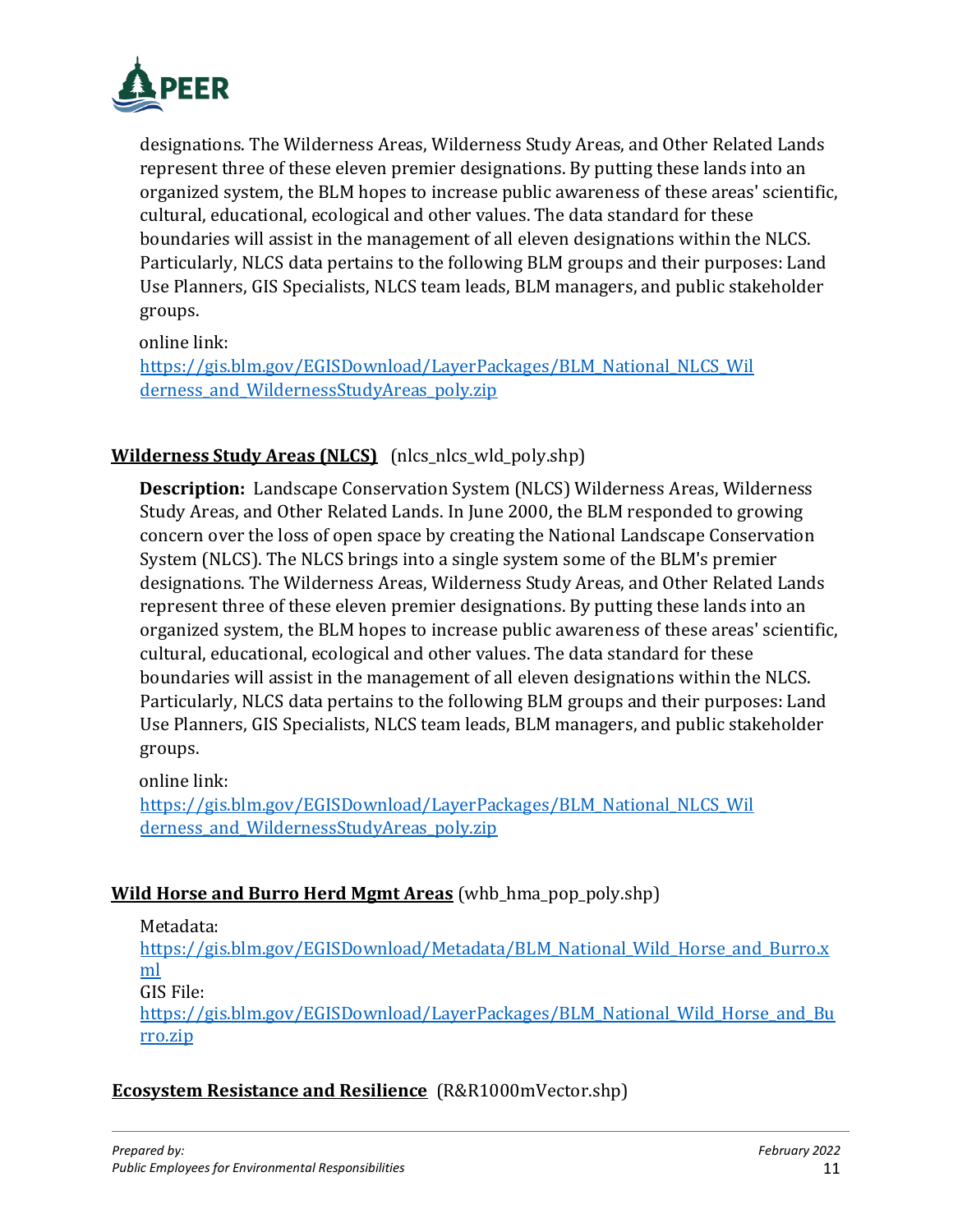

**Description:** This layer was included just as a backdrop to explore with the distribution of allotments failing to meet LHS standards due to grazing against an example of Index of relative ecosystem resilience to soil impacts. This dataset was compiled as a means to predict an area's resistance to soil disturbance and the potential for establishment of cheatgrass based on underlying soil temperature and moisture regimes. We resampled the original data to a coarse 1x1 km resolution.

For details, data and metadata download, see: [https://map.sagegrouseinitiative.com/ecosystem/collapse?ll=43.4799,-](https://map.sagegrouseinitiative.com/ecosystem/collapse?ll=43.4799,-110.7624&overlay=brsp&opacity=0.80&z=6&basemap=roadmap) [110.7624&overlay=brsp&opacity=0.80&z=6&basemap=roadmap](https://map.sagegrouseinitiative.com/ecosystem/collapse?ll=43.4799,-110.7624&overlay=brsp&opacity=0.80&z=6&basemap=roadmap)

### **BLM TerrADat terrestrial sample plots** (terradat.shp)

**Description:** The BLM Assessment, Inventory, Monitoring (AIM) terrestrial sampling plots includes monitoring data collected nationally to understand the status, condition, and trend of resources on BLM lands. They also include rangeland health assessment indicators (prefix RH\_) in many allotments. A large number are found within allotments that have not yet had a Land Health Standards evaluation (DETERMINATION NOT COMPLETE).

#### **TerrADat Metadata**:

https://landscape.blm.gov/geoportal/rest/document?id=%7BFC25396E-D9BC-40AA-988B-D5B1B5F871DE%7D T**errADat download:**  [https://gis.blm.gov/AIMDownload/LayerPackages/BLM\\_AIM\\_TerrADat.zip](https://gis.blm.gov/AIMDownload/LayerPackages/BLM_AIM_TerrADat.zip)

### **BLM AquADat Lotic Monitoring Locations** (aquadata.shp

**Description:** This layer includes monitoring data collected nationally to understand the status, condition and trend of Lotic resources on BLM lands (AquADAT). These data contain formation on watershed function and instream habitat quality, biodiversity and riparian habitat quality, and water quality. This dataset may provide field indicator information regarding the land health condition in allotments that have not had a formal Land Health Standards assessment.

### **AquADat Metadata:**

https://landscape.blm.gov/geoportal/rest/document?id=%7B5C8DD8C9-CA61-4F73- B739-E7792D829006%7D

#### **AquADat download:**

[https://gis.blm.gov/AIMDownload/LayerPackages/BLM\\_AIM\\_AquADat.zip](https://gis.blm.gov/AIMDownload/LayerPackages/BLM_AIM_AquADat.zip)

### **US Drought Monitor Map 9/29/2021**

(U.S.\_Drought\_Monitor\_Release\_20210928\_Valid 8am\_EDT\_20210929.shp)